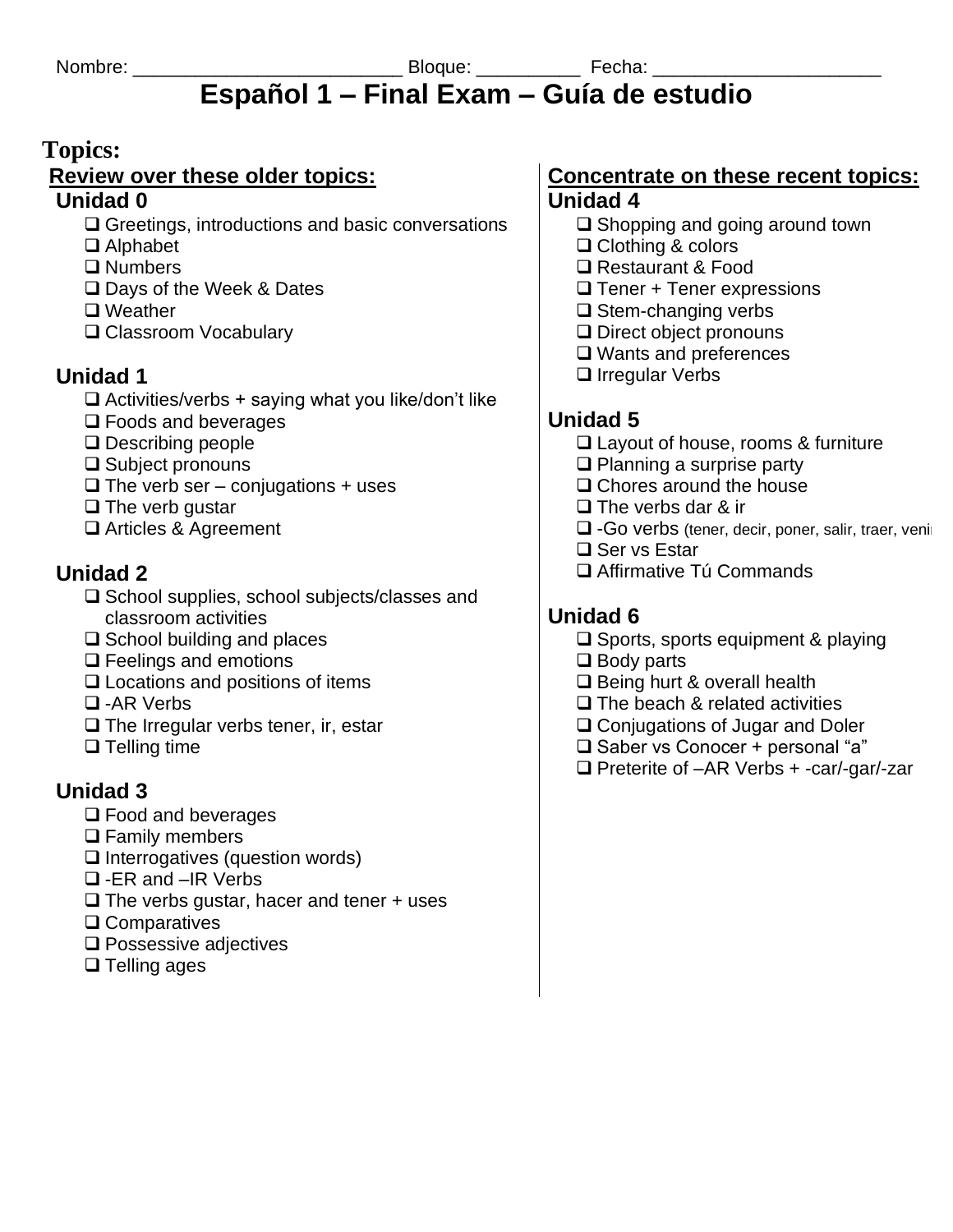#### **What to study:**

- Notes & Vocabulary lists
- Old homework and classwork assignments
- Quizlet lists and games
- Unit & final exam study guides

### **My Exam Dates:**

- Speaking Exams: \_\_\_\_\_\_\_\_\_\_\_\_\_\_\_\_\_\_
- Rest of the Exam:

### **Make sure you can (Speaking/Writing):**

- Describe yourself & others & say where you are from
- Give dates, birthdays, & ages
- Tell what classes you have, describe your schedule, & what you do in class/school
- Say what things you and others like, don't like, like to do, and don't like to do
- Say what you eat and drink for meals
- Say what clothes you and others are wearing and describe the clothing
- Say what rooms are in your house, and what furniture is in each room.
- Say what you and others do for chores or to prepare for an event
- Say what sports you play and describe sporting events and equipment
- Talk about going to the beach (in the past) and items you need.
- Say what you did in both the present tense and the preterite tense.

### **Speaking/Writing Questions to Practice:**

- **1.** ¿Cómo te llamas?
- **2.** ¿Cómo estás?
- **3.** ¿Cómo eres? [Physical looks & personality]
- **4.** ¿Quiénes son y cómo son tus amigos?
- **5.** ¿De dónde eres? ¿Dónde vives?
- **6.** ¿Cuántos años tienes?
- **7.** ¿Cuándo es tu cumpleaños?
- **8.** ¿Cuál es tu clase favorita?
- **9.** ¿Qué clases tienes y qué haces durante las clases?
- **10.**¿Qué te gusta hacer? ¿Qué no te gusta hacer?
- **11.**¿Qué les gusta hacer a tus amigos?
- **12.**¿Qué ropa llevas hoy?
- **13.**¿Qué comes y bebes por almuerzo? ¿Qué te gusta comer y beber?
- **14.**¿Qué deportes juegas?
- **15.**¿Cómo es tu casa? ¿Qué cuartos hay en tu casa?
- **16.**¿Qué quehaceres haces en tu casa?
- **17.**¿Qué haces en la playa? [Answer in present tense]
- **18.**¿Qué hiciste [did you do] en la playa el verano pasado? [Answer in preterite]
- **19.**¿Qué necesitaste para ir a la playa?

# **Sections of the Exam:**

- Listening
- Reading & Vocab
- Writing
- Speaking